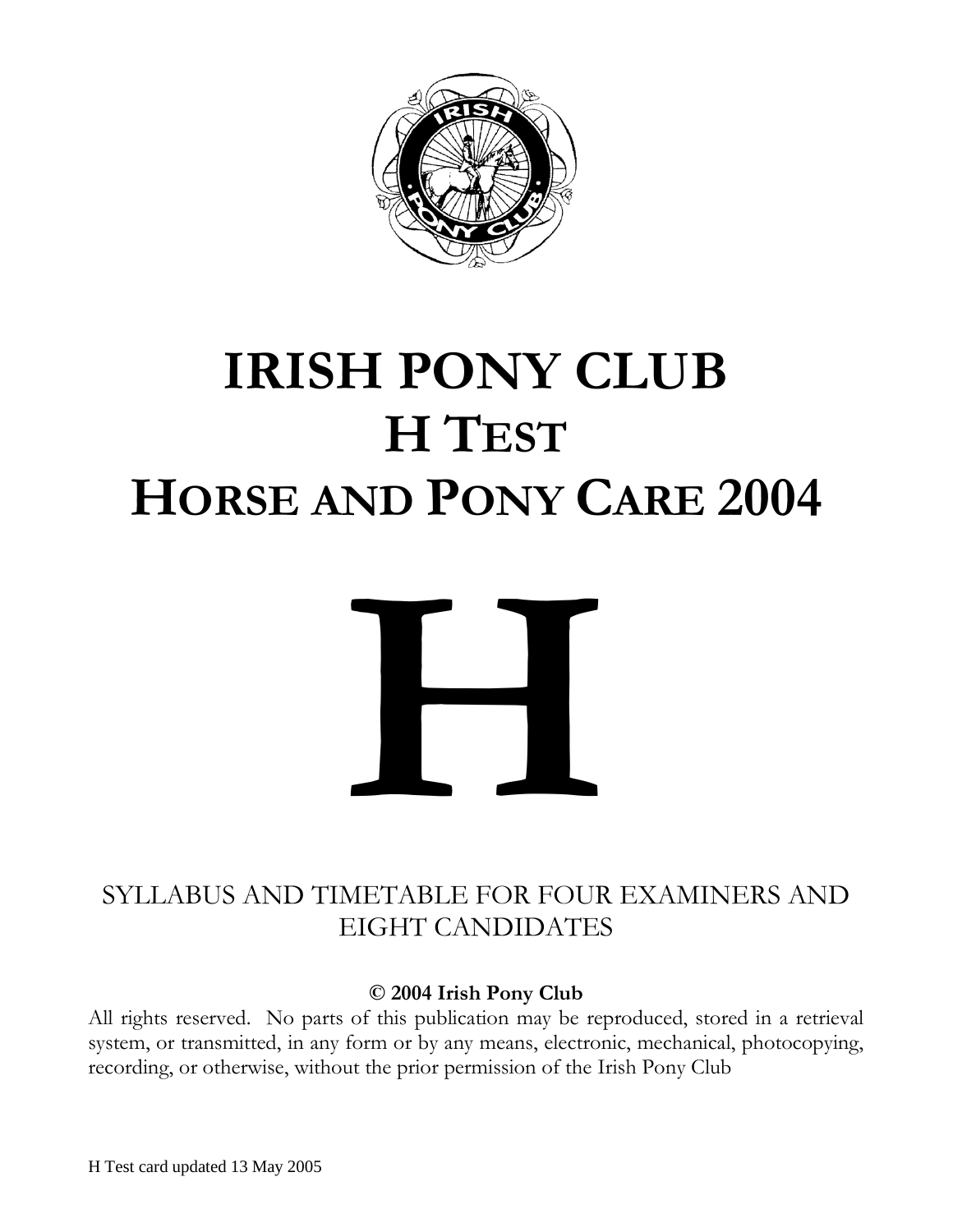The Irish Pony Club 'H' Test stands alone as the highest Test of Horse and Pony care available in the Irish Pony Club. It is a pre-requisite for the 'A' Test.

Candidates must be 17 years or over and hold the 'B' Test Certificate to attempt the Test. Candidates will not be allowed to attempt the 'A' Test without successfully completion of the 'H' Test. All Candidates must have completed at least **six** days of preparation training with a listed trainer, which must be completed prior to the date of the Test.

\*They should also hold a *current* Basic First Aid Certificate (copy of which must be sent to HQ before the test).

Candidates should be thoroughly familiar with all practical requirements of the Test so that they are able to carry them out with speed and efficiency even under Examination conditions. It is important to work in a yard beforehand, handling strange horses under all conditions and keeping to a routine. In addition, veterinary surgeons and farriers are often willing to take interested and responsible candidates on their rounds, which provides invaluable experience. Candidates should try to read widely, as methods of feeding and veterinary treatments, in particular, are constantly changing and developing. Whilst having a firm grip of traditional methods, candidates should be able to discuss modern thinking on these subjects, particularly, and have seen them in practice.

\*Candidates should be able to manage a small yard with stabled and grass kept horses with minimal direction for one month.

## **Remember:**

- 1. Only wear your gloves when actually lunging, riding, loading or leading a horse. Do not tack up or bandage with them on; it will make you slow and fumbly.
- 2. When checking tack, be methodical, look at both sides and only do it once.
- 3. Always untie the horse when looking at its teeth.
- 4. Always hang up the headcollar, or remove it from box if the horse is not wearing it.
- 5. Always give quantities of food in pounds or kilos, not scoops.
- 6. \*Helmet should be worn when lunging or loading a horse.
- 7.

## Examiner A 40 minutes

Requirements: One horse, headcollar, rope, use of stable and yard.

# **Handling:**

- A1. How to approach, tie up, move about and handle a horse in a stable, and the importance of good stable manners for the horse.
- A2. Dealing with a cast horse in the box, and subsequent care.
- A3. Care of horses' teeth. How to examine for sharp teeth or wolf teeth.
- A4. Running a horse up for show or veterinary inspection.
- A5. Basic knowledge of the Nervous System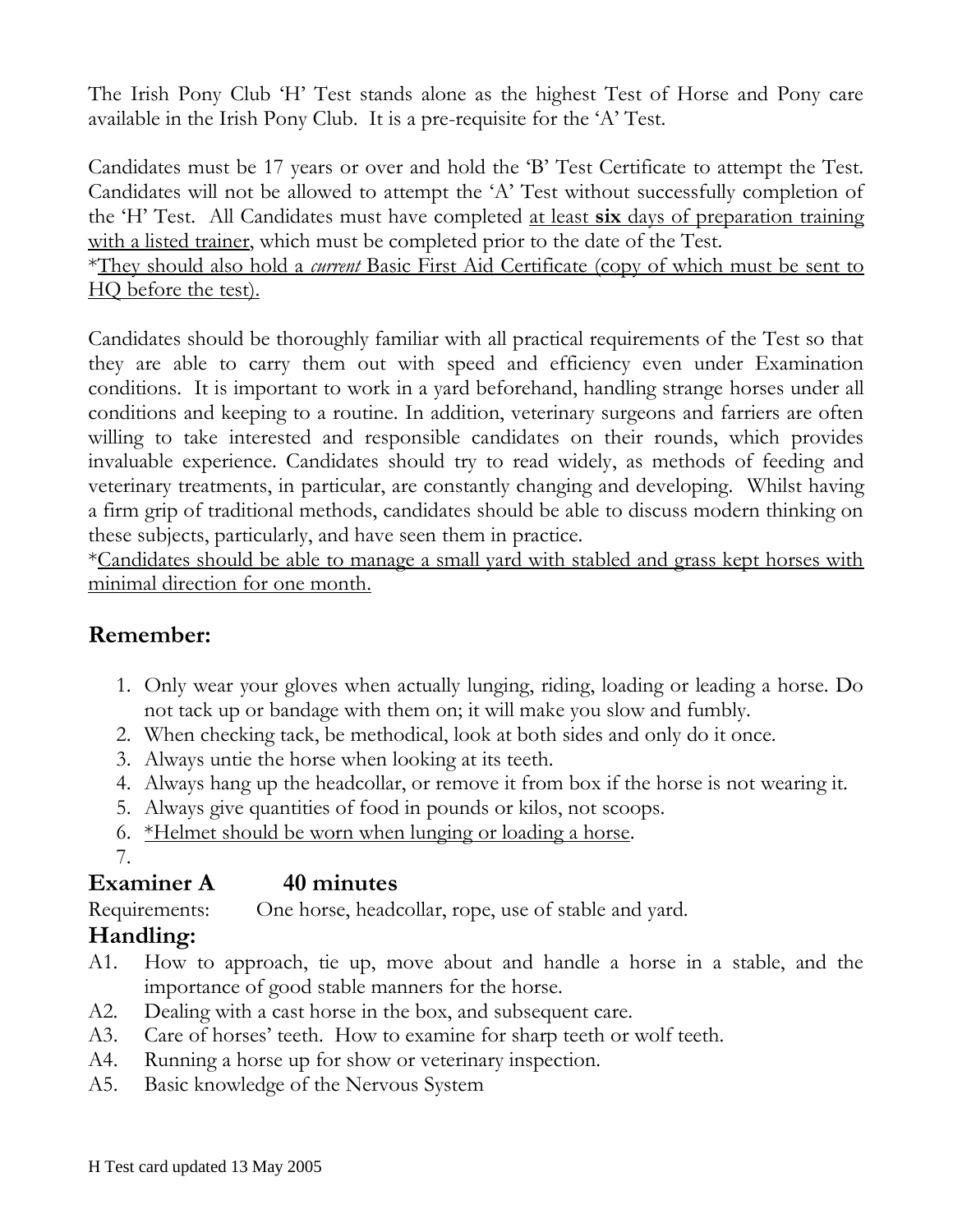## **Conformation:**

- A6. Describe a horse fully, including sex, colour, size, age markings, type \*and suitability of horse for a specific job.
- A7. Outline knowledge of the skeletal and muscular system \*and their effect on performance and movement.
- A8. Horseman-like terms or equivalent terms.
- A9. \*Warranties related to the sale and soundness of horses. Veterinary procedure for a vetting
- A10. \*FEI code of practice.

#### **Lameness:**

- A11. How to detect lameness.
- A12. Detection of heat and swelling in the horse's leg.
- A13. Seats of lameness. Splints, curbs, spavins, etc. Where to find them what they are and causes.

Requirements: One horse in stable. Shoeing tools and shoes.

## **Foot and Shoeing:**

- A14. Structure of horse's foot.
- A15. Recognition of well-shaped and shod foot. Faults to look for.
- A16. Notice unusual shoeing, pads, etc., wear of shoes and relate to possible unsoundness, disease or poor movement.
- A17. Use of various types of shoes to correct interference, brushing, over-reaching, etc.
- A18. Use of studs.
- A19. How to remove a loose shoe. Tools to use, either farrier's or substitutes if these are not available.
- A20. Disease and ailments of the foot

#### **Examiner B 40 minutes** Requirements: One horse in stable yard. Well-equipped tack room.

#### **Stable Yard:**

- B1. Planning a stable yard, boxes, buildings, lights, ventilation, water supply and systems.
- B2. Locating, building and disposal of muck heap.
- B3. Precautions to be taken against fire and burglary.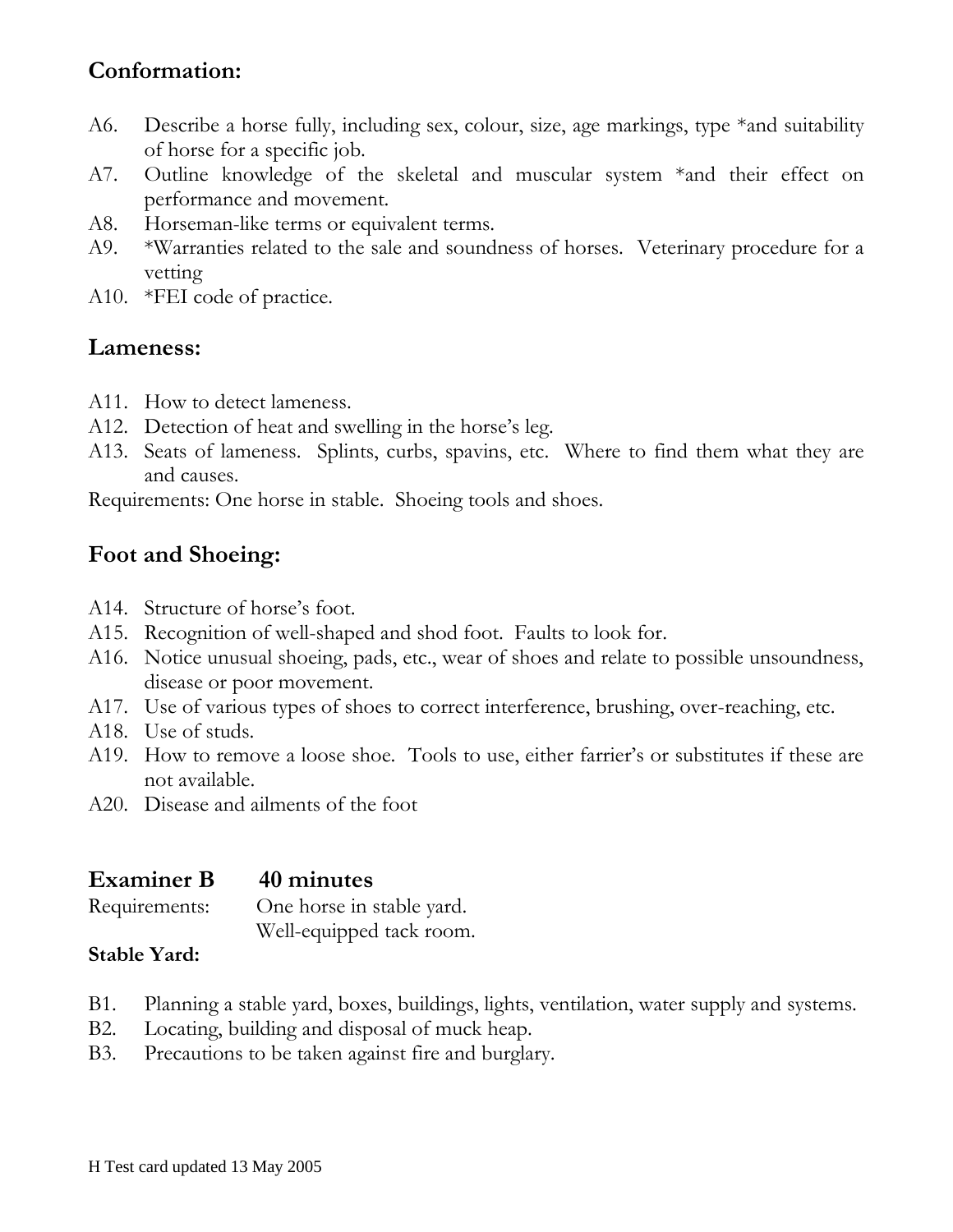# **Tack Room:**

- B4. Insurance. Accident books and forms.
- B5. Daily routine.
- B6. Organisation and fittings of tack room.
- B7. Inspection of tack for soundness, stitching, broken trees, etc.
- B8. Tack cleaning and storage.
- B9. Recognition of various types of saddles \*for different disciplines e.g. Cross-Country, Show-Jumping, Long Distance, and Racing.
- B10. Recognition of various normal \*(know five main families) types of bits, uses, advantages, disadvantages and actions.

# **Tack fitting:**

- B11. Fitting of saddles, bridles, to include a double bridle, and other items of saddlery: martingales, breastplates, etc.
- B12. Be able to tack up.
- B13. Be able to leave a horse tacked up safely in a stable for exercise.

| <b>Examiner C</b> | 40 minutes                              |
|-------------------|-----------------------------------------|
| Requirements:     | Lunge area – Lunge horse and equipment. |

## **Lungeing:**

- C1. Working the horse towards the correct way of going on the lunge.
- C2. \*Lunging as a form of exercise.
- C3. Respiratory System, outline knowledge of whistling, roaring, broken wind and allergies.

#### **Examiner D 40 minutes** Requirements: One horse in stable. Feed room with adequate feed samples, hay barn if possible.

### **Feeding:**

- D1. Recognition of good and poor condition.
- D2. Rules of watering and feeding and \*outline knowledge of the digestive system.
- D3. Organisation of feed store; rodent control.
- D4. Hay and alternatives horsehage, haylage, etc. Types, quantities, purchasing, storage, quantities to be fed.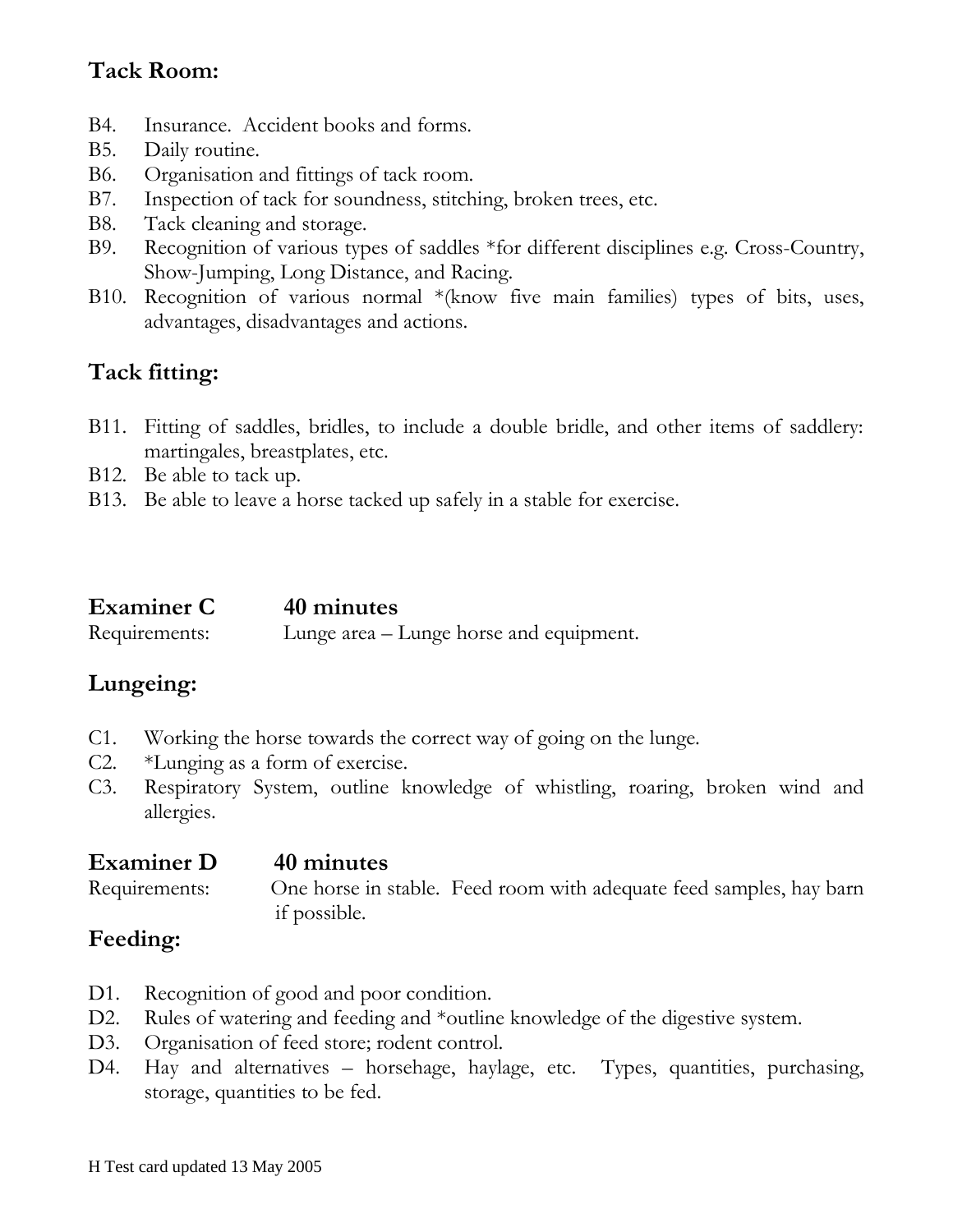- D5. Recognition of basic traditional feedstuffs. Knowledge of coarse mixes, nuts, micronised and cooked feedstuff. Advantages; disadvantages; constituents – carbohydrates, proteins, etc. Quality, quantities to be fed.
- D6. \*Preparation of boiled feeds and reason for using. Feeding of older horses.
- D7. Reasons for use of minerals and additives.
- D8. Green fodder and succulents.
- D9. Tempting a difficult feeder.
- D10. Types of bedding, advantages and disadvantages.

## **Paddock Management:**

- D11. Avoiding worm infestation by regular picking up of droppings and topping rough patches, resting paddock or grazing with sheep or cattle. \*Care of paddock – the daily, monthly and yearly routine.
- D12. Checking for poisonous plants, shrubs or trees.
- D13. Precautions necessary after use of sprays, fertilisers, lime, etc.

## **Exercise and Fitness:**

- D14. Bringing up and roughing off.
- D15. \*Getting a horse fit for competition or hunting. Understanding progressive and interval training systems.
- D16. Relation of feeding to work and condition.

#### **Examiner E 40 minutes**

Requirements: One horse in stable. Grooming kit. Plaiting box. Clippers.

# **Grooming:**

- E1. Stabled horses and ponies.
- E2. Reasons and methods for washing and drying grooming kit and stable equipment.
- E3. Making and using a hay wisp. Alternatives leather pads, etc. purpose and effect on system of strapping.
- E4. How to wash a horse's sheath, mane and tail.
- E5. Cooling off a horse after work, including washing down and drying off a wet horse.
- E6. \*Care of competition horses, before, during and after competing.
- E7. \*Use of appropriate rugs.

# **Clipping, Trimming and Plaiting:**

- E8. How to hold a horse for treatment or clipping.
- E9. Handling difficult horses in and out of stables. Use of a twitch.
- E10. How to pull or thin manes and tails.

H Test card updated 13 May 2005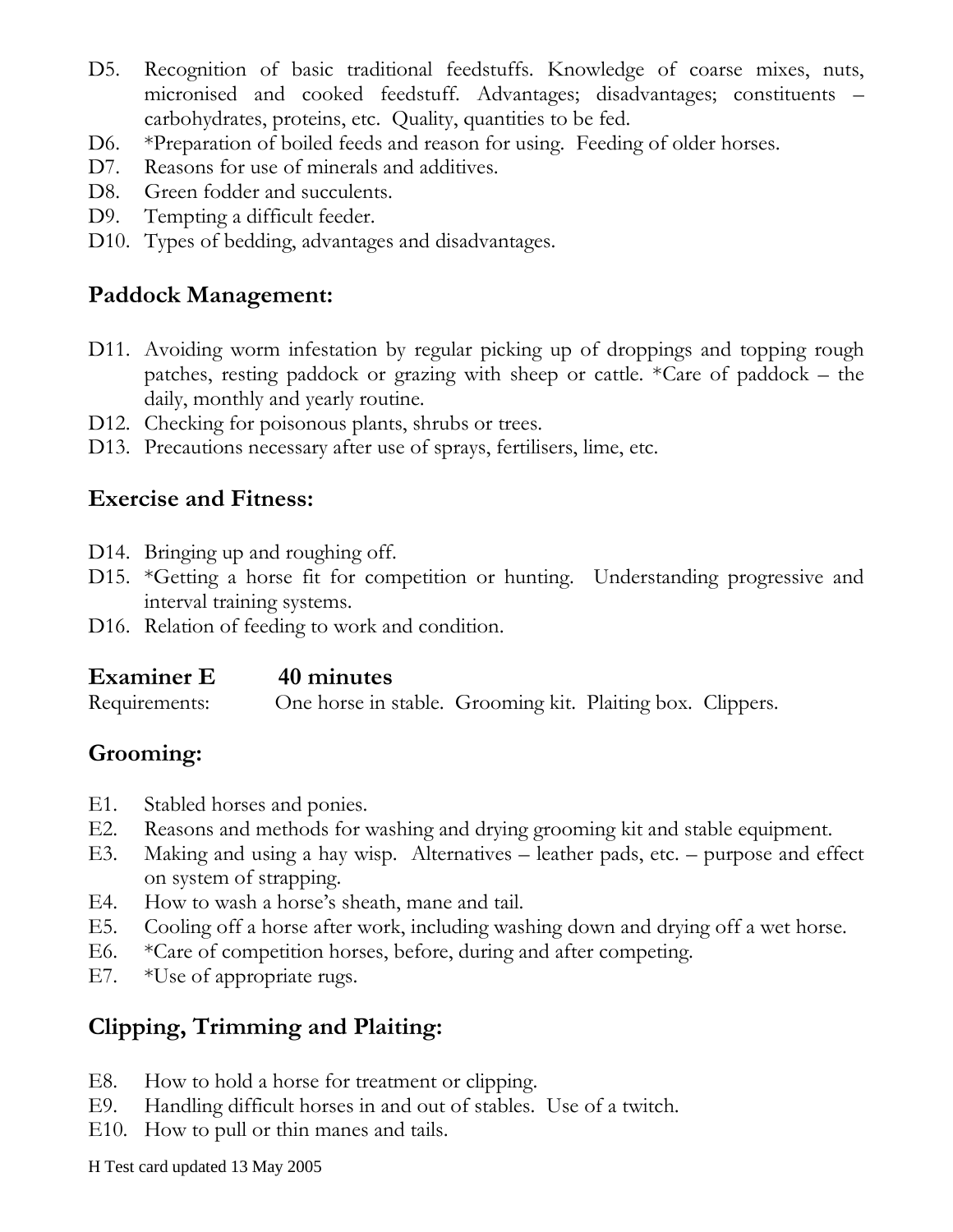- E11. Trimming the horse's legs and heels.
- E12. How to plait manes and tails.
- E13. How to clip. Preparation of: horses, person clipping, stable, safety measures.
- E14. Care of clippers; before, during and after clipping.
- E15. Types of clip and their uses. Marking horse for clipping.
- E16. Dealing with nervous or difficult horses.

 Requirements: Horse box or Trailer attached to vehicle. Suitable rugs, bandages equipment. One horse.

#### **Travelling and Loading:**

- E17. Routine preparation for travelling horses \*nationally and internationally for Pony Club competitions.
- E18. Inspection of vehicle horse box/trailer.
- E19. Loading and unloading.
- E20. \*Care of horse in transit, legal requirements, vet checks etc.

#### **Rugs and Clothing:**

- E21. Types of rugs, including modern materials and alternatives to rollers and Surcingles.
- E22. Cleaning and storage of rugs, bandages, etc.
- E23. Rugging up; taking rugs off.
- E24. Types and uses of bandages, materials, alternatives to gamgee.
- E25. Types of boots for travelling and exercise.
- E26. Tail and poll guards.
- E27. Putting on a stable, exercise, and tail bandages.

#### **Examiner F 40 minutes**

Requirements: One horse in stable. Access to First Aid equipment.

#### **\*Breeding and knowledge of Studwork**

#### **Health and Condition:**

- F1. What to look for when inspecting the horses first thing in the morning and last thing at night.
- F2. Getting a tired horse to stale. Recognising and dealing with symptoms of exhaustion, stress or dehydration after competition or hunting.
- F3. The urinary system.
- F4. Pulse, temperature and \*respiration.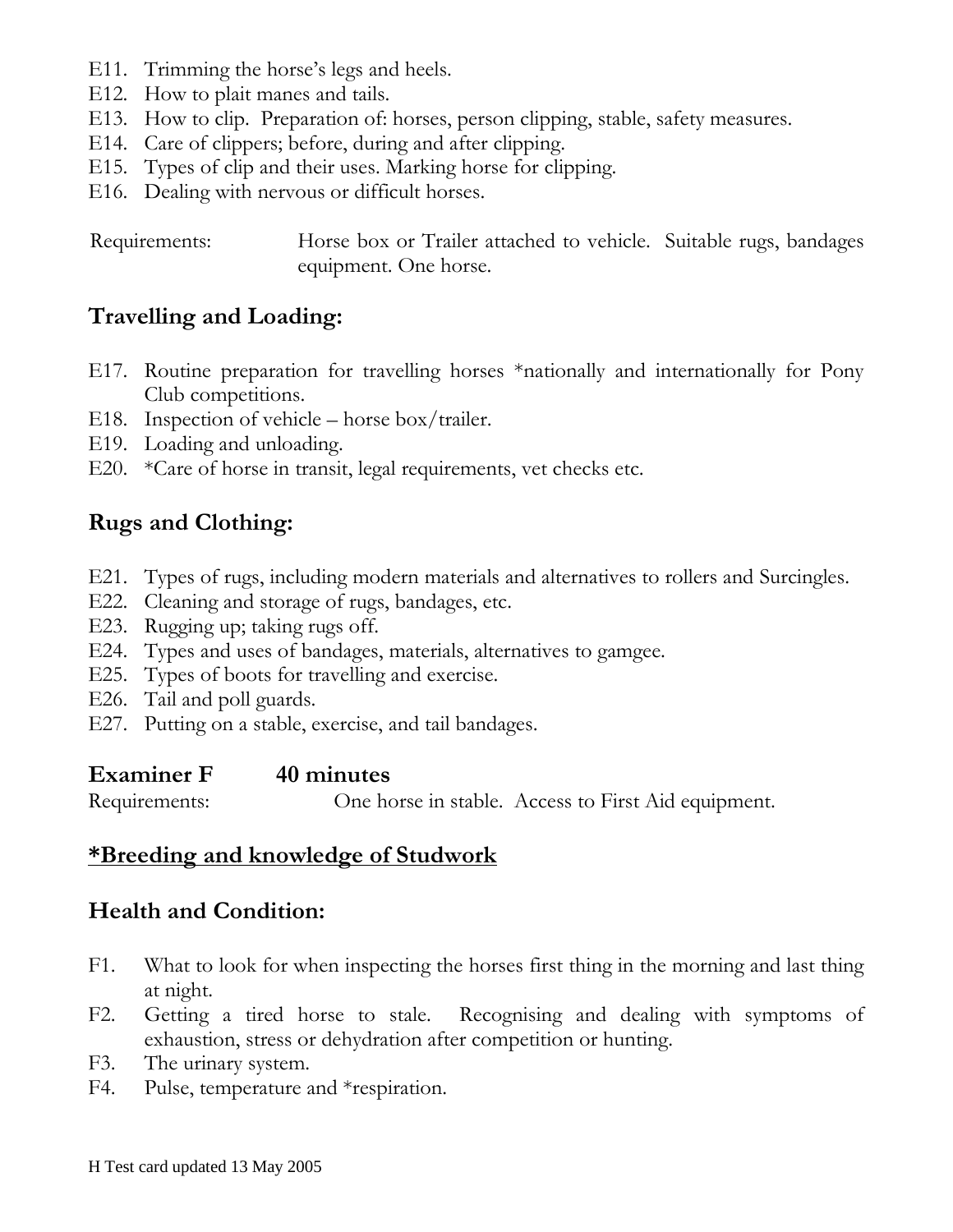# **Common Ailments. Nursing. First Aid:**

- F5. Recognition of good and ill health.
- F6. Simple medical and veterinary terms.
- F7. Precautions against infection and contagion. The horse's skin.
- F8. Sick nursing.
- F9. Support and surgical bandaging. Fig of 8, Medical.
- F10. Treatment of saddle sores and galls.
- F11. Fomenting, tubbing, hosing.
- F12. Hot and cold poultices, types and uses; applying to foot.
- F13. How to deal with severe bleeding, circulatory system.
- F14. \*Inoculations -types and timing. Vaccinations legal requirements.
- F15. Precautions against flies and around stables.
- F16. Treatment of coughs, colds, flu and strangles.
- F17. Colic; recognition and treatment until vet arrives.
- F18. Treatment for all kinds of worms.
- F19. Ailments relating to feeding; laminitis, azoturia.
- F20. \*Skin diseases. Sweet itch, etc.
- F21. Eye diseases.
- F22. Wounds different types and treatment. When to call the vet for stitching or advice.
- F23. \*The lymphatic, and endocrine systems outline knowledge.

**READ** - Pony Club Publications as under:

Manual of Horsemanship

Breeding, Backing and Bringing on Young Horses & Ponies

Keeping a Pony at Grass

Suggested further reading:

# **BREEDING**

\*Foal to Five years by Anne Hyland – published by Ward Lock Horse Breeding – a Practical Guide by Tony Pavard and Marcy Drummond – published by Crowood Press.

# **STABLE MANAGEMENT**

 \*Horse & Stable Management by Jeremy Houghton Brown & Vincent Powell Smith, published BSP Professional Books

Horsemaster's Notebook (3rd edition) by Mary Rose, published by Kenilworth Press

\*The Competition Horse – Breeding, Production & Management by Susan McBane, published by BSP Professional

\*Feeding Horses and Ponies – Overcoming common Feeding Problems, by Susan McBane, Published by David & Charles

H Test card updated 13 May 2005